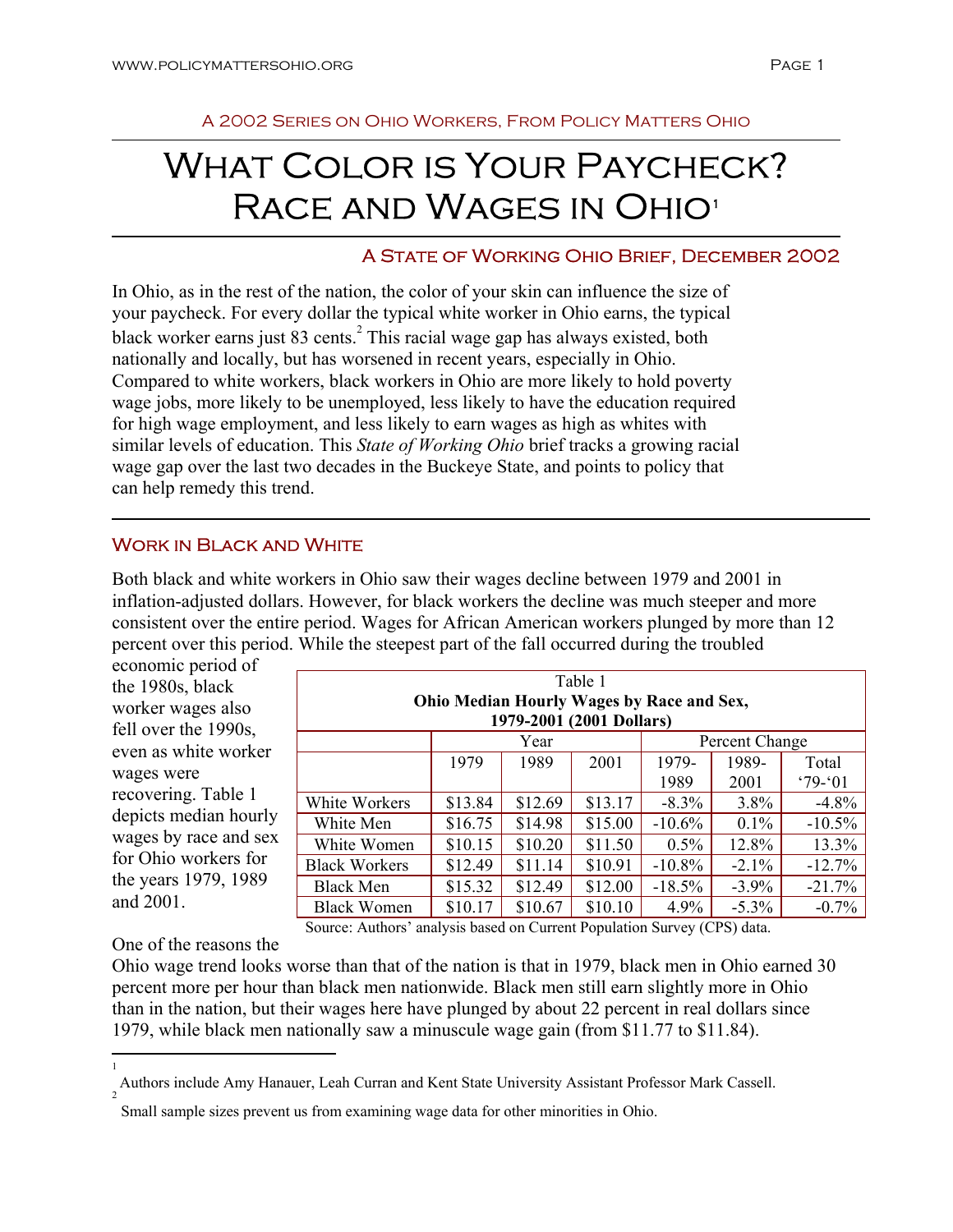# A Growing Gap

As Figure 1 shows, the race gap grew slightly between 1979 and 1989. Both races experienced wage decline during this period, but black worker wages fell slightly more steeply and from a lower starting point. In the more recent period between 1989 and 2001, the race gap grew much more quickly, as black worker wages continued to decline at a slightly slower pace than before, while white worker wages grew moderately. Black workers

 $\overline{a}$ 



Source: Authors' analysis based on CPS data.

earned \$2.26 less per hour than white workers in 2001 in Ohio, a larger gap than in 1979, when blacks earned \$1.35 less per hour than their white counterparts.

## Female Workers, in Black and White

Black and white women earned essentially equal wages in 1979, and both earned substantially less than their male counterparts. Both black and white women enjoyed very modest wage gains between 1979 and 1989, during a period when both black and white men suffered dramatic wage loss. However, the experience of black and white women workers diverged substantially between 1989 and 2001, when white women's wages began to finally grow slightly, while black women saw their wages erode back to just under the 1979 level, in inflation-adjusted dollars. Over the entire period, then, white women saw a 13.3 percent wage gain, while black women's wages essentially stagnated. White women now earn \$1.40 more per hour than black women earn in Ohio.

## This Series

This is the third in a series of 2002 releases on Ohio workers. The first, released on Labor Day, gave a general overview of Ohio wage and employment trends. The second, *Pink Collar Work*, focused on gender and wages. During odd calendar years, Policy Matters releases a more comprehensive report called *The State of Working Ohio*. All reports can be downloaded at www.policymattersohio.org. The Economic Policy Institute's (EPI) *State of Working America* provided inspiration and some of the data for these reports. The Oregon Center for Public Policy gets credit for the title. The George Gund Foundation provides generous operational support to Policy Matters Ohio. The St. Ann Foundation provides special funding for public presentations on this series. Contact us at 216-931-9922 if you are interested in hosting a discussion.

<sup>3</sup> Changes in welfare policy may have had a disproportionate effect on black women's wages.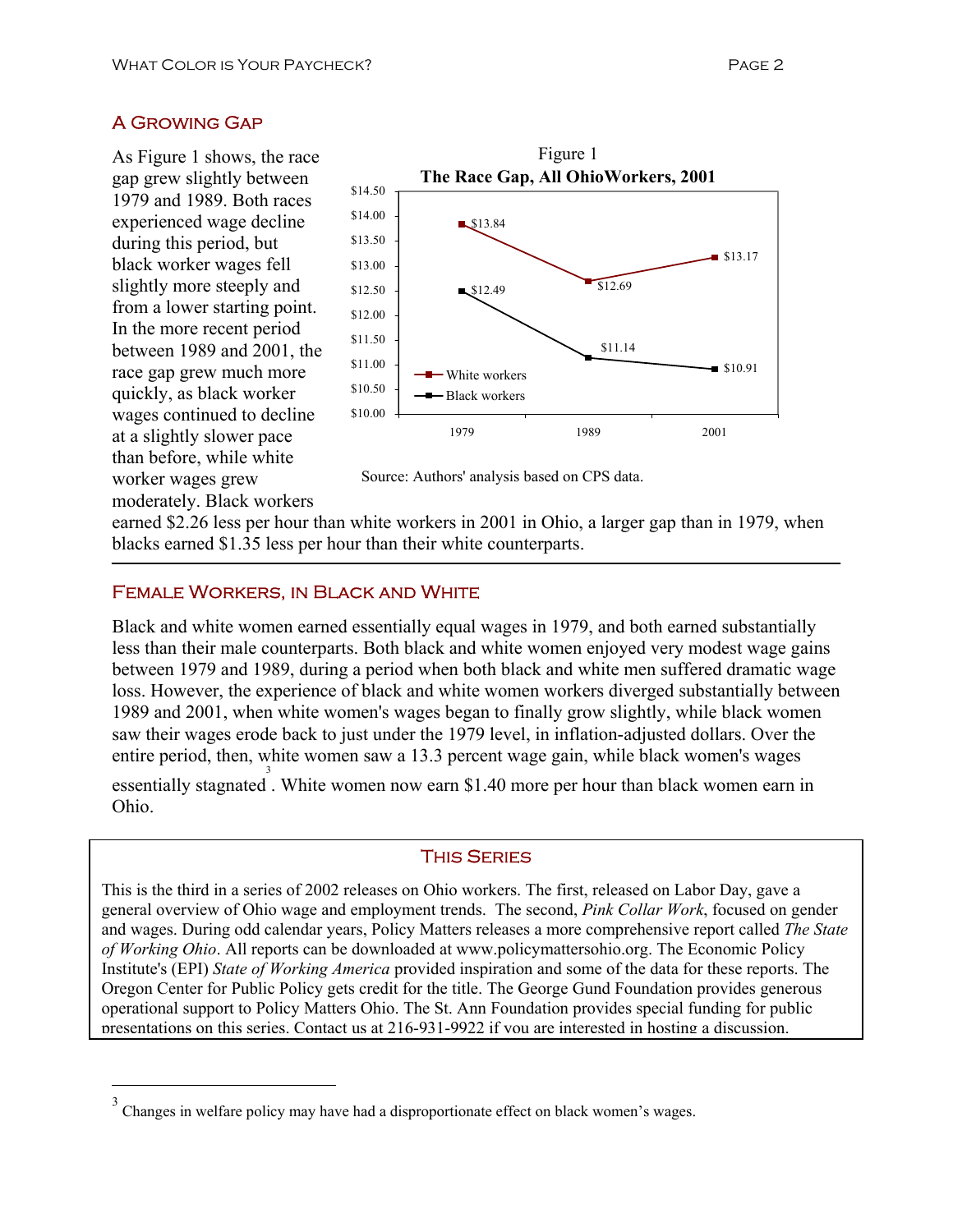## Race Gaps for Men

Between 1979 and 2001, both black and white men suffered substantial wage erosion in Ohio. However, when the era is broken into two periods, substantially different experiences emerge. White men saw a 10.6 percent wage plunge between 1979 and 1989. Since 1989, white male wages rebounded slightly (much of this in the late 1990s). In contrast, black men's wages in Ohio continued to free-fall, albeit at a slightly slower pace. Between 1979 and 2001, black



Source: Authors' analysis based on CPS data.

men's wages plunged by 21.7 percent in Ohio. Figure 2 depicts the growing disparity. Black males made 91.5 percent of what white males made in 1979, but now earn only 80 percent of white male wages.

| Table 2<br><b>Ohio Workers Earning</b><br><b>Poverty Wages</b><br>(Less than \$8.63/Hour, 2001 Dollars) |         |              |  |  |  |
|---------------------------------------------------------------------------------------------------------|---------|--------------|--|--|--|
|                                                                                                         | White   | <b>Black</b> |  |  |  |
|                                                                                                         | Workers | Workers      |  |  |  |
| 1979                                                                                                    | 21.2%   | 25.4%        |  |  |  |
| 1989                                                                                                    | 27.7%   | 31.7%        |  |  |  |
| 2001                                                                                                    | 21.9%   | 28.8%        |  |  |  |

Source: Authors' analysis based on CPS data.

#### Working, But Poor

Poverty wages are hourly wages that would place a family of four below the federally defined poverty line with full-time, year-round work. This level was \$8.63 an hour in 2001. (This poverty line is widely considered too low to cover basic necessities.) Black workers have always been more likely to earn poverty wages than white workers in Ohio. However, the percentage of poverty wage workers of both races rose dramatically between 1979 and 1989, and

declined between 1989 and 2001. By 2001, slightly more than one in five white workers (21.9 percent) earned poverty wages, only very slightly above the level in 1979. More than one in four black workers (28.8 percent) earned these sub-par wages, a higher percentage than in 1979, and a substantially higher proportion than white workers who earned poverty wages. Blacks also have higher unemployment rates. Over the last three years, official Ohio unemployment rates for blacks have averaged 1.9 times rates for whites and 1.74 times the overall rate. At the end of 2001, the rate was 3.9 percent for whites and 7.4 percent for blacks. By August 2002, Ohio's overall unemployment rate was 5.5 percent.

#### **METHODOLOGY**

This report relies primarily on the CPS-ORG data of the US Census, gathered through monthly surveys of 50,000 households nationwide. Findings are adjusted for inflation and reported in 2001 dollars. Wage declines from the recession that began nationally in March 2001 (and perhaps slightly earlier in Ohio) are, for the most part, not captured by these numbers. For more help deciphering economic and statistical language, see www.policymattersohio.org/saywhat1.html.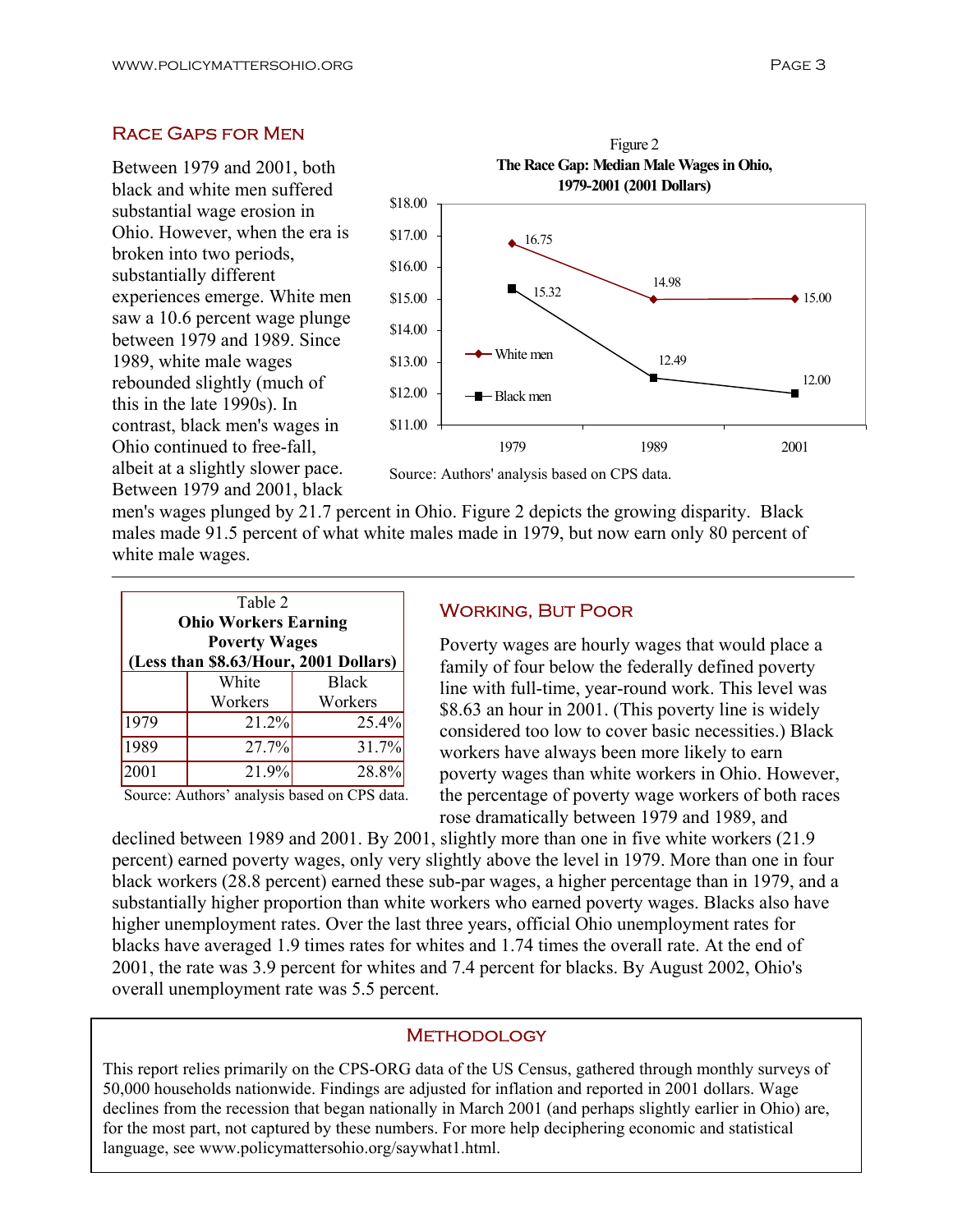## Learning and Earning

Both black and white worker wages jump dramatically with higher levels of education. Unfortunately, black adults (age 25 and older) are less likely to have completed high school or college than their white counterparts. While 84 percent of white men and 85 percent of white women have completed high school in Ohio, only 73 percent of black men and 75 percent of black women have done so.

| Table 3                                         |         |        |              |       |  |  |
|-------------------------------------------------|---------|--------|--------------|-------|--|--|
| <b>Educational Attainment, by Race and Sex,</b> |         |        |              |       |  |  |
| Ohio Adults, 2000                               |         |        |              |       |  |  |
|                                                 | Black   | White  | <b>Black</b> | White |  |  |
|                                                 | Men     | Men    | Women        | Women |  |  |
| Less than HS                                    | $27 \%$ | $16\%$ | $25 \%$      | 15 %  |  |  |
| <b>HS Only</b>                                  | 35 %    | 36 %   | 31 %         | 38 %  |  |  |
| 1-3 Years Post                                  | 27%     | 25 %   | 32 %         | 26 %  |  |  |
| <b>HS</b>                                       |         |        |              |       |  |  |
| <b>BA Only</b>                                  | 8%      | 15%    | $8\%$        | 14 %  |  |  |
| Graduate Degree                                 | $4\%$   | 9%     | $4\%$        | $7\%$ |  |  |

Source: Census 2000 SF 3 Sample Data.

Twenty-four percent of white men and 21 percent of white women, compared to 12 percent of black men and women have a bachelor's degree or more.<sup>4</sup> Ohio schools attended primarily by black students have fewer resources than schools attended primarily by white students. The Ohio Supreme Court's 1997 DeRolph decision declared the school funding system unconstitutional because of disparities between districts and inadequate funding to poorer districts. Furthermore,

rising college tuitions are making higher education even more inaccessible to working families.<sup>5</sup> Increased higher education spending and enforcement of the DeRolph decision by equalizing and raising K-12 school spending could significantly narrow the education gap described here.

| Table 4                                                   |          |             |           |            |  |
|-----------------------------------------------------------|----------|-------------|-----------|------------|--|
| <b>Return on Education, Black and White Workers, 2001</b> |          |             |           |            |  |
|                                                           | No HS    | High School | 1-3 Years | College or |  |
|                                                           | Degree   | Only        | Beyond HS | More       |  |
| White                                                     | \$8.00   | \$12.00     | \$12.46   | \$20.00    |  |
| Workers                                                   |          |             |           |            |  |
| <b>Boost</b>                                              |          | 50.0%       | 3.8%      | 60.5%      |  |
| <b>Black</b>                                              | \$8.32   | \$10.00     | \$11.54   | \$16.00    |  |
| Workers                                                   |          |             |           |            |  |
| <b>Boost</b>                                              |          | 20.2%       | 15.4%     | 38.6%      |  |
| Disparity                                                 | $-4.0\%$ | 16.7%       | 7.4%      | 25.0%      |  |

Yet differences in educational attainment fail to explain the entire race gap. Even at similar educational levels, black workers typically earn less than white workers in Ohio. Blacks in this sample who had not completed high school earned slightly more than whites at the same level (32 cents an hour, or four percent). But at other educational levels, white

Source: Authors' analysis based on CPS data.

 $\overline{a}$ 

workers earned substantially (7 to 25 percent) more than their black counterparts. White high school graduates earned two dollars an hour more than black high school graduates, and whites with a college degree earned four dollars an hour more than blacks with the same level of education. Educational disparities may explain some of the racial wage gap, but differences persist, even with similar education levels.

<sup>&</sup>lt;sup>4</sup> Note that current college completion rates exceed higher educational attainment in the general population (depicted in Table 3), because younger people of all races are more likely to complete college than previous generations.

<sup>5</sup> A recent *Wall Street Journal* article described a Kent State student who was working two jobs to pay for college, noting that as tuition has risen and the minimum wage has eroded, totals of working undergraduates, hours they work, and debt have all increased. It argued that working more hours can lower grades and raise dropout rates. (Tomsho, Robert. "Students Work Overtime Amidst Squeeze in Economy." *Wall Street Journal*. 11/5/03.)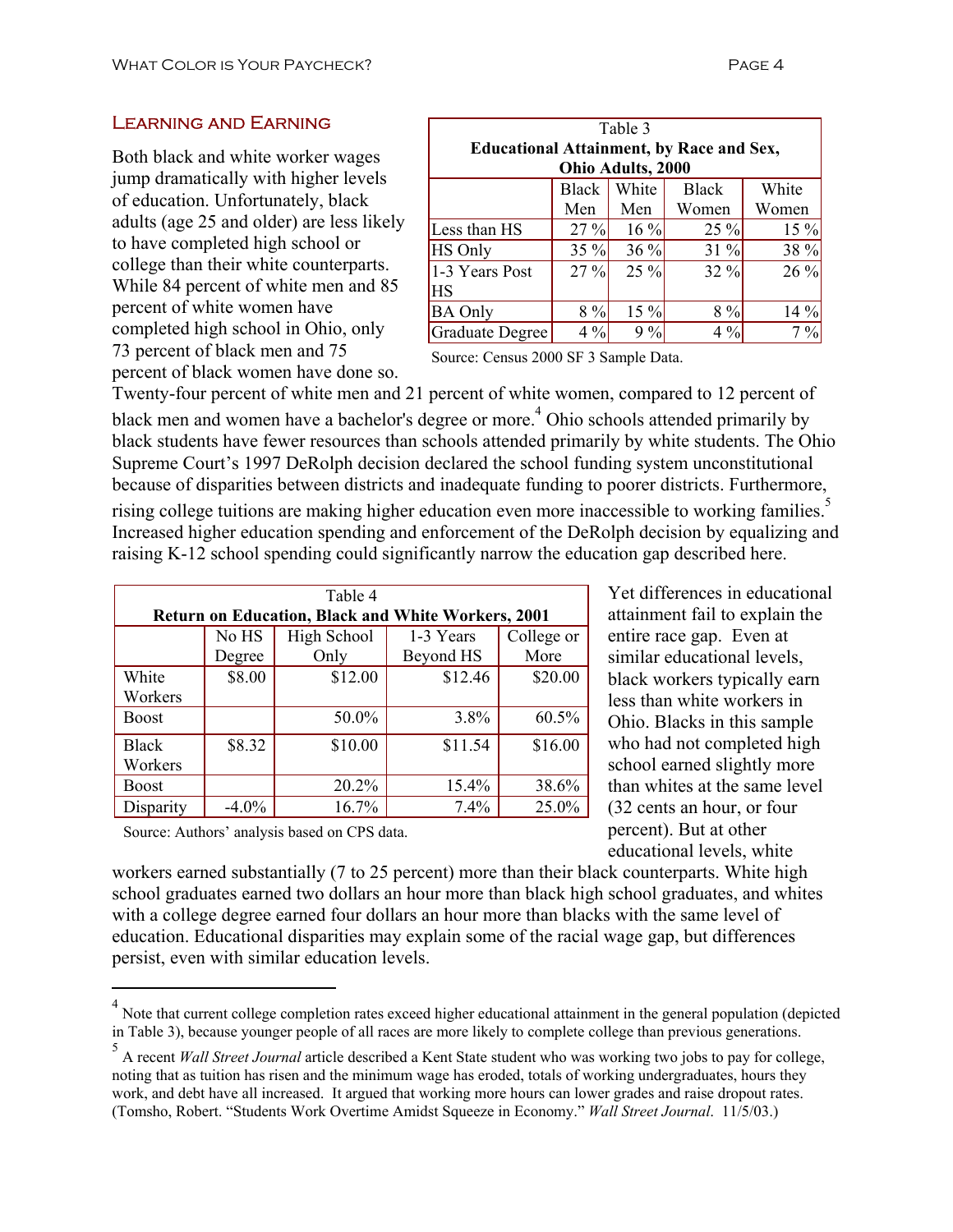# Moving On Up

Disparities aside, education pays, for workers of any race. In 2001, white workers with just a high school degree earned a dramatic 50 percent more than white workers who did not complete high school. Getting a college education or more conferred an even larger 60.5 percent benefit for white workers. Black workers also saw a substantial return for additional education. African Americans (who earned slightly more than whites when neither had a high school degree) enjoyed a 20 percent wage boost for completing high school, a 15 percent wage boost for securing 1-3 years education beyond high school, and an additional 39 percent raise for completing college or graduate school.

# Solidarity and Prosperity: Unions Help Black and White Workers

For both black and white workers, unions provide a route to higher wages. White union members enjoyed a 21.9 percent premium over white workers who were not unionized in 2001. Black workers saw an even bigger boost when they were able to secure unionized positions; black union

j



members made 28.6 percent more than their counterparts who were not in unions. The gap in wages between black and white workers was cut nearly in half when unions entered the picture — a 20 percent gap narrowed to 12.5 percent, when unionized workers of both races were compared to each other. As Figure 3 shows, unions have an equalizing effect: they raise wages for all workers, but raise them more for African Americans.

# Why the Drop and Why the Gap?

Anyone concerned about equity should be worried that the wage gap has widened and black worker wages have declined during a time when many hope we have moved forward in race relations. There are several reasons for declining black wages and the growing race gap. We label some of the leading ones "The Five Ds":

- De-industrialization, loss of manufacturing jobs, takes a particularly strong toll on black men;
- De-unionization hurts African Americans more than whites, because unions boost all worker wages, but raise wages of minorities and women more than they raise white men's wages;
- De-urbanization movement of jobs and business out of cities has meant that black communities, concentrated in cities, have less access to employment;
- Disparities in education mean that black children often attend schools that are less wellfunded than those attended primarily by white children; and finally
- Discrimination persists, and still must be fought with vigor.